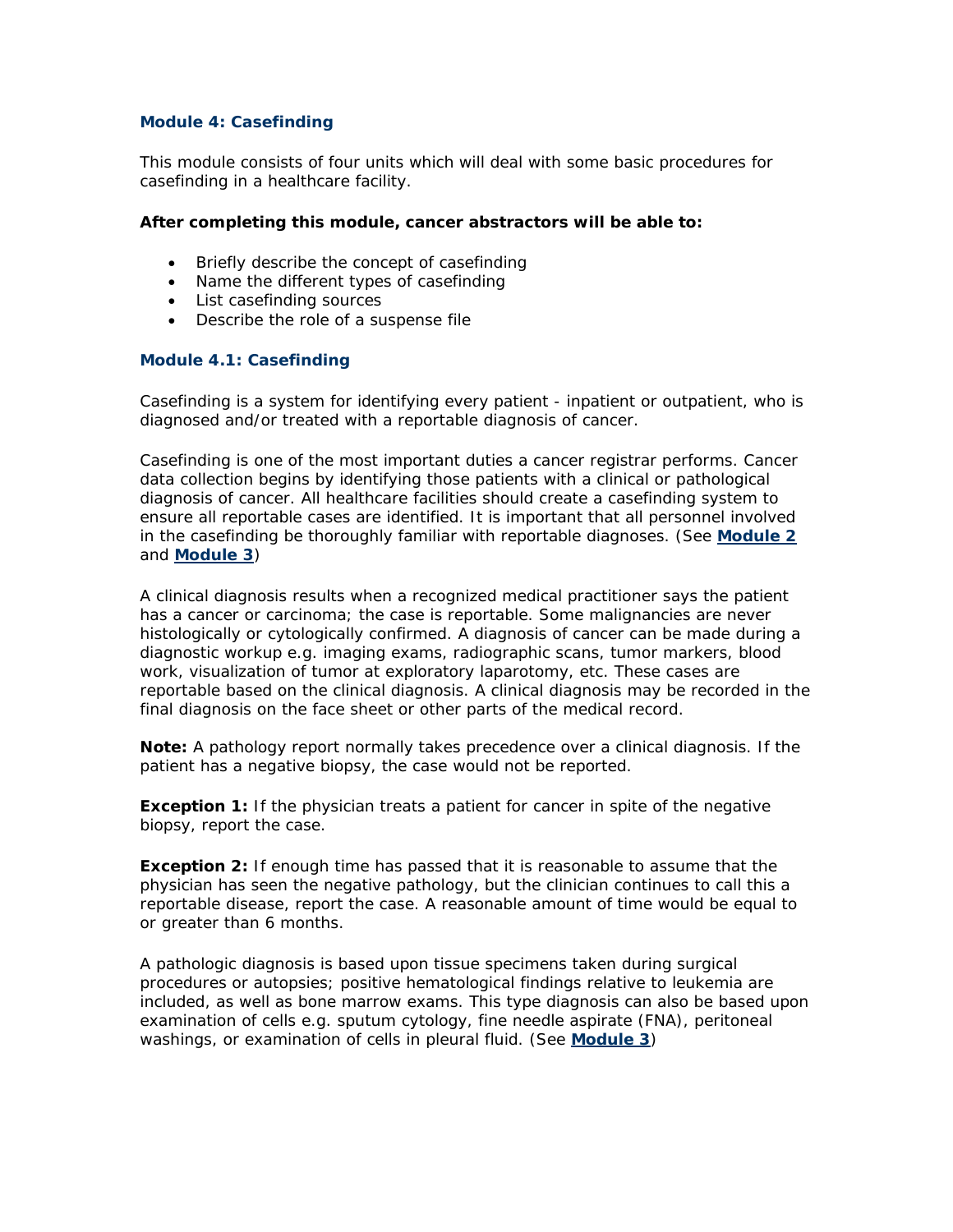Casefinding is an important part of the cancer registry. All healthcare facilities must perform casefinding in order to assure that all reportable cases are submitted to the Tennessee Cancer Registry and to adhere to the reporting requirements.

Cancer registrars do not wait for cancer information to filter in to a registry. Registrars should become actively involved in casefinding so that the cancer information they receive is as complete as possible. Cancer registrars often accomplish this by visiting other areas of the healthcare facility to ensure that no cancer data or cases are missed.

# **Module 4.2: Types of Casefinding Methods**

There are two types of casefinding methods used by registries: active and passive.

# **Active Casefinding**

- The cancer registrar retrieves and screens all source documents to identify reportable cases; e.g. disease indices, pathology reports, radiology reports etc.
- This method is more thorough and accurate because cancer registrars possess medical terminology and diagnostic procedure knowledge to help them identify reportable cases.

# **Passive Casefinding**

- The cancer registrar relies on other departments to notify the registrar of potential reportable cases.
- The cancer registrar determines which departments can provide high quality case finding information.

Active and passive case finding ensures more complete cancer case reporting. The most effective casefinding system includes reviewing specimen reports e.g. pathology, cytology, bone marrow, and autopsy reports, as well as, non-specimen reports e.g. disease indices, radiology reports, or oncology logs.

# **Module 4.3: Casefinding Sources**

There are several source documents available for casefinding. The documents may vary from one facility to another based on what specialty departments exist. In general the source documents in a hospital can include, but are not limited to, the following:

- Pathology Reports
- Cytology Reports
- Bone Marrow Reports
- Autopsy Reports
- Imaging Reports
- Surgery Schedule
- Medical Oncology Logs
- Radiation Oncology Logs
- Nuclear Medicine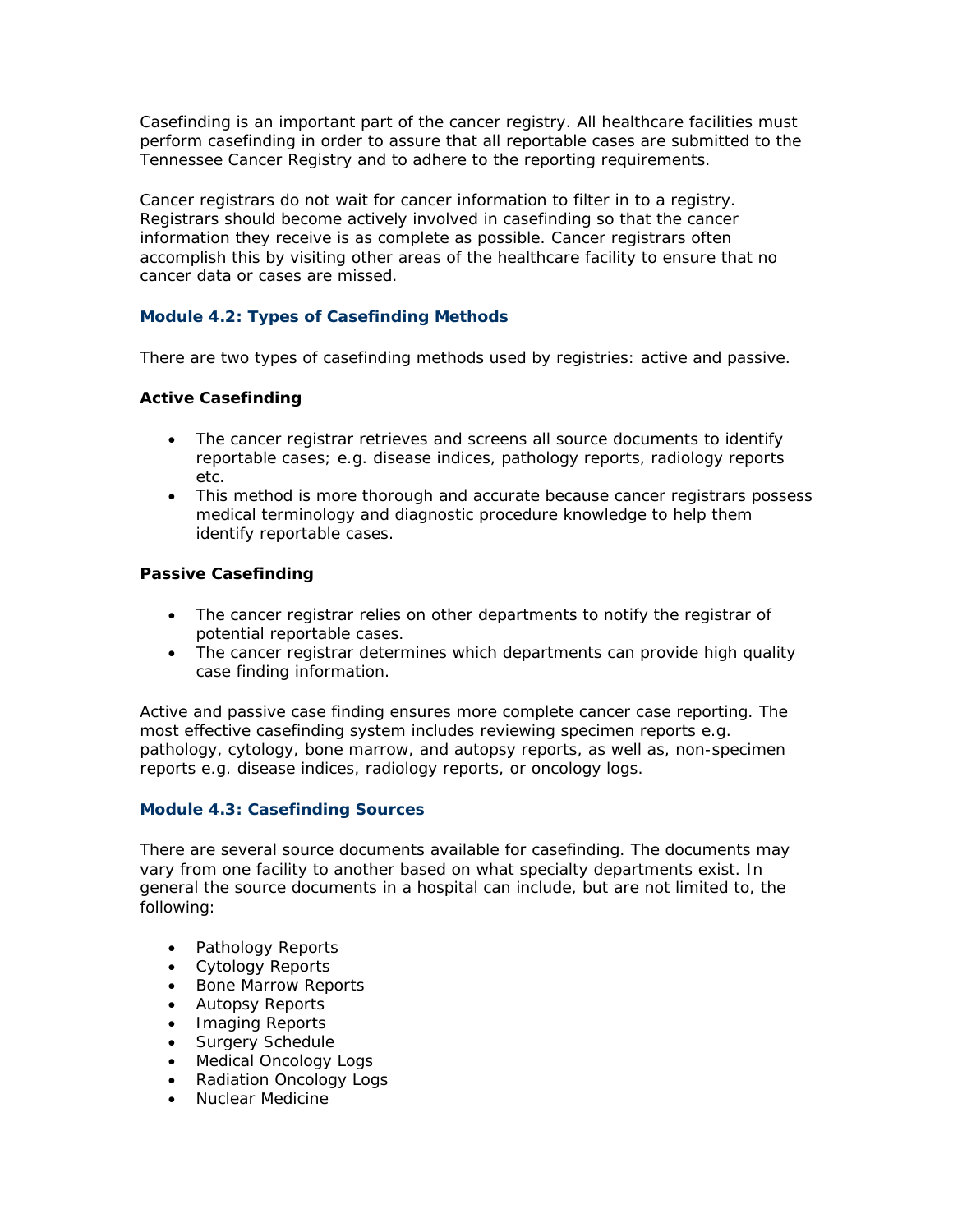- Admission and Discharge Summaries
- Outpatient
- Disease Index

#### **Specimen Sources**

Pathology and Cytology Reports: Generally, 90 percent of all cancers are histologically confirmed. The reviewing of all pathology and cytology reports is essential to complete cancer reporting. The cancer registrar or designated personnel should review ALL these reports.

- Bone Marrow Reports: A blood smear and/or a bone marrow specimen may be the sole basis of diagnosis for patients with leukemia/hematopoietic diseases. Bone marrow reports are similar to pathology reports and can be reviewed in the same manner.
- Autopsy reports: Autopsy reports are usually filed separately from pathology reports in the pathology department or in the Health Information Management department. Review of autopsy reports is usually beneficial for casefinding and identifies cases of cancer that were not diagnosed prior to death.

#### **Non-Specimen Sources**

- Imaging Reports: Review for clinical diagnosis. Some patients may be diagnosed on the basis of radiological findings alone and may never be histologically confirmed. Benign brain tumors are often initially diagnosed through scanning procedures. Review of radiology reports whose findings indicate the presence of neoplastic disease should be reviewed to prevent missed cases.
- Surgery Schedule/ Medical Oncology/ Radiation Oncology/ Nuclear medicine logs:
	- o The surgery department, nuclear medicine department, radiation oncology department, and the medical oncology department logs should be reviewed to help ensure complete case ascertainment. These logs often identify cases that are diagnosed at one facility and then referred to another facility for treatment. (See **Module 5**)
- Admission and discharge documents: Routine review of all inpatient and outpatient admissions and discharges should be performed. Cases that are histologically confirmed at one facility and then referred to a subsequent facility for treatment are often identified within these documents.
- Outpatient departments: Reviewing pathology reports from outpatient surgeries, radiation, and chemotherapy logs will often yield cases that might otherwise be missed.
- Disease Indices: The disease index is an excellent casefinding source, however, it is NOT accurate enough to use as the only source of casefinding. The disease index is a listing of cases by date of discharge and can be arranged in diagnostic groupings. A report can be generated by the health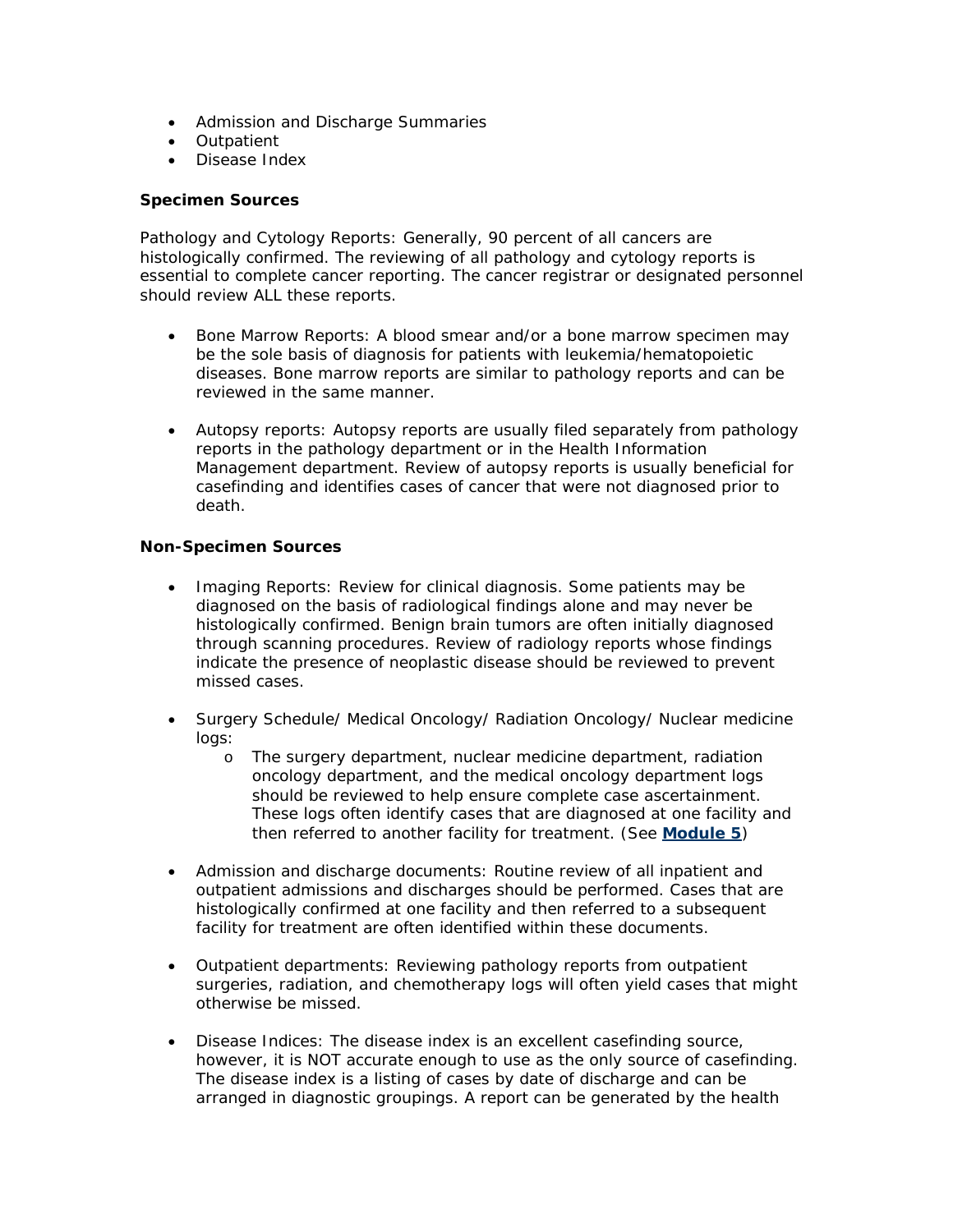information management (HIM) department specifying a group of ICD-9-CM codes to be reviewed. The cancer-screening list in Unit 4.4 can be used to narrow the report to appropriate reportable cases.

#### *Important: Review of only one type of source document cannot identify all cancer cases diagnosed and/or treated in a facility. USE AS MANY SOURCES AS POSSIBLE TO ASSURE COMPLETE CASE ASCERTAINMENT.*

# **Casefinding and abstracting are not done at the same time.**

- Casefinding is done first
- A list is kept of the identified cases (suspense file)
- Abstracting is done at least six months after date of diagnosis

# **Module 4.4: Cancer-Screening List of ICD-9-CM Codes for Casefinding**

| 042                | AIDS (review cases for AIDS-related malignancies)                                                                                                                                                                                                                                                               |
|--------------------|-----------------------------------------------------------------------------------------------------------------------------------------------------------------------------------------------------------------------------------------------------------------------------------------------------------------|
| $140.0 -$<br>208.9 | Malignant neoplasms                                                                                                                                                                                                                                                                                             |
| 203.1              | Plasma cell leukemia (9733/3)                                                                                                                                                                                                                                                                                   |
| 205.1              | Chronic neutrophilic leukemia (9963/3)                                                                                                                                                                                                                                                                          |
| $210.0 -$<br>229.9 | Benign neoplasms                                                                                                                                                                                                                                                                                                |
| 230.0-<br>234.9    | Carcinoma in-situ                                                                                                                                                                                                                                                                                               |
| 235.0-<br>238.9    | Neoplasms of uncertain behavior                                                                                                                                                                                                                                                                                 |
| 238.4              | Polycythemia vera (9950/3)                                                                                                                                                                                                                                                                                      |
| 238.6              | Solitary plasmacytoma (9731/3); Extramedullary plasmacytoma<br>(9731/3)                                                                                                                                                                                                                                         |
| 238.7              | Chronic myeloproliferative disease (9960/3); Myelosclerosis with<br>myeloid metaplasia (9961/3); Essential thrombocythemia (9962/3);<br>Refractory cytopenia with multilineage dysplasia (9985/3);<br>Myelodysplastic syndrome with 5q-syndrome (9986/3); Therapy-<br>related myelodysplastic syndrome (9987/3) |
| $239.0 -$<br>239.9 | Neoplasms of unspecified behavior                                                                                                                                                                                                                                                                               |
| 273.2              | Gamma heavy chain disease; Franklin's disease                                                                                                                                                                                                                                                                   |
| 273.3              | Waldenstrom's macroglobulinemia                                                                                                                                                                                                                                                                                 |
| 273.9              | Unspecified disorder of plasma protein metabolism (screen for<br>potential 273.3 miscodes)                                                                                                                                                                                                                      |
| 284.9              | Refractory anemia (9980/3)                                                                                                                                                                                                                                                                                      |
| 285.0              | Refractory anemia with ringed sideroblasts (9982/3); Refractory<br>anemia with excess blasts (9983/3); Refractory anemia with excess                                                                                                                                                                            |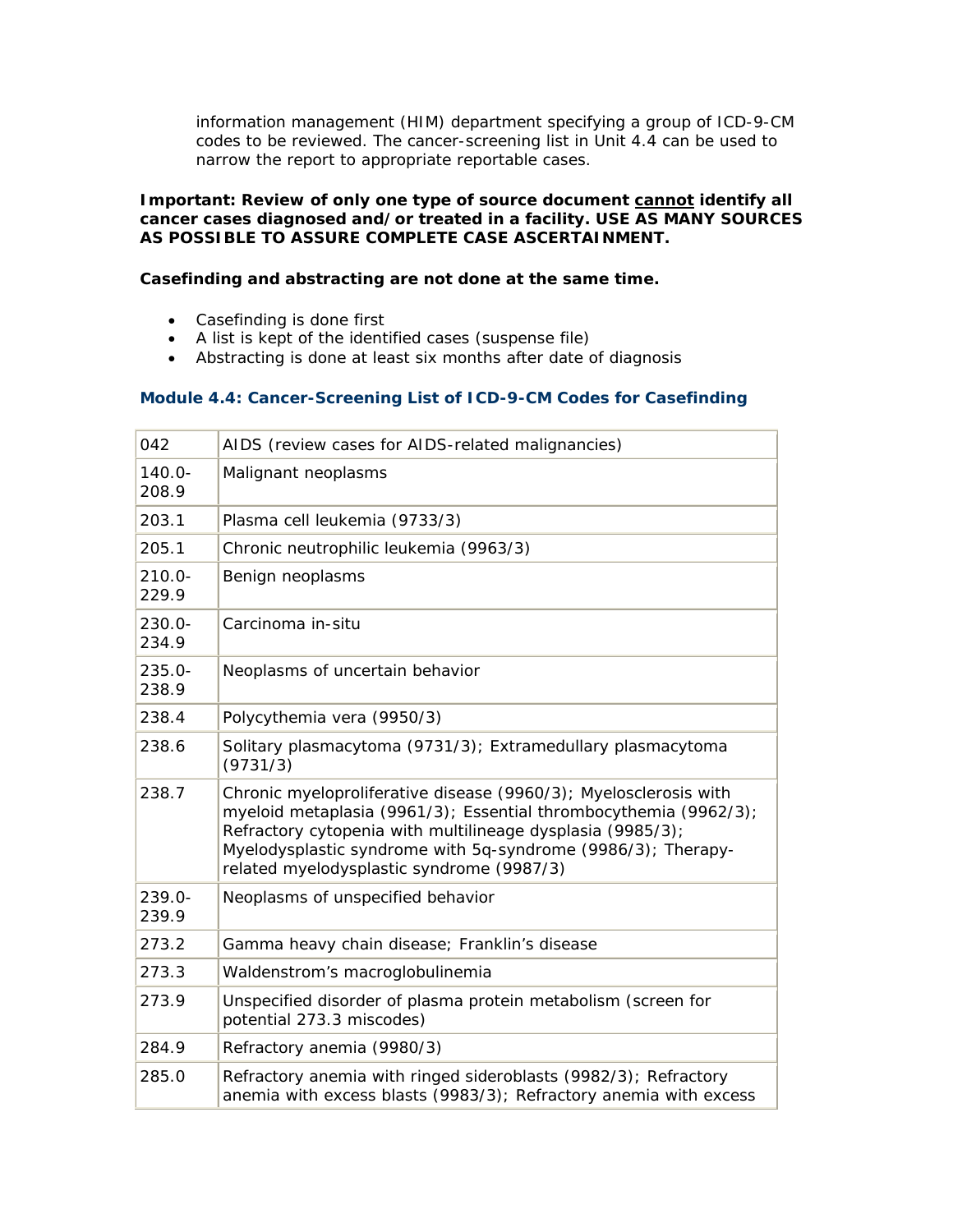|                    | blasts in transformation (9984/3)                                  |
|--------------------|--------------------------------------------------------------------|
| 288.3              | Hypereosinophilic syndrome (9964/3)                                |
| 289.8              | Acute myelofibrosis (9932/3)                                       |
| V <sub>07.3</sub>  | Other prophylactic chemotherapy (screen for miscoded malignancies) |
| V07.8              | Other specified prophylactic measures                              |
| $V10.0 -$<br>V10.9 | Personal history of malignancy                                     |
| V58.0              | Admission for radiotherapy                                         |
| V58.1              | Admission for chemotherapy                                         |
| V66.1              | Convalescence following radiotherapy                               |
| V66.2              | Convalescence following chemotherapy                               |
| V67.1              | Radiation follow-up                                                |
| V67.2              | Chemotherapy follow-up                                             |
| V711               | Observation for suspected malignant neoplasm                       |
| $V76.0 -$<br>V76.9 | Special screening for malignant neoplasm.                          |

# **Casefinding Codes for Benign Brain and CNS Tumors**

| 225   | Benign neoplasm of brain and other parts of central nervous system                                                   |
|-------|----------------------------------------------------------------------------------------------------------------------|
| 225.0 | Benign neoplasm of the brain                                                                                         |
| 225.1 | Benign neoplasm of the cranial nerves                                                                                |
| 225.2 | Benign neoplasm of the cerebral meninges; cerebral meningioma                                                        |
| 225.3 | Benign neoplasm of spinal cord, cauda equina                                                                         |
| 225.4 | Benign neoplasm of spinal meninges; spinal meningioma                                                                |
| 225.8 | Benign neoplasm of other specified sites of nervous system                                                           |
| 225.9 | Benign neoplasm of nervous system, part unspecified                                                                  |
| 227.3 | Benign neoplasm of pituitary, craniopharyngeal duct, carniobuccal<br>pouch, hypophysis, Ratke's pouch, sella trucica |
| 227.4 | Benign neoplasm of pineal gland, pineal body                                                                         |
| 237   | Neoplasm of uncertain behavior of endocrine glands and nervous<br>system                                             |
| 237.0 | Neoplasm of uncertain behavior of pituitary gland and<br>craniopharyngeal duct                                       |
| 237.1 | Neoplasm of uncertain behavior of pineal gland                                                                       |
| 237.5 | Neoplasm of uncertain behavior of brain and spinal cord                                                              |
| 237.6 | Neoplasm of uncertain behavior of meninges: NOS, cerebral, spinal                                                    |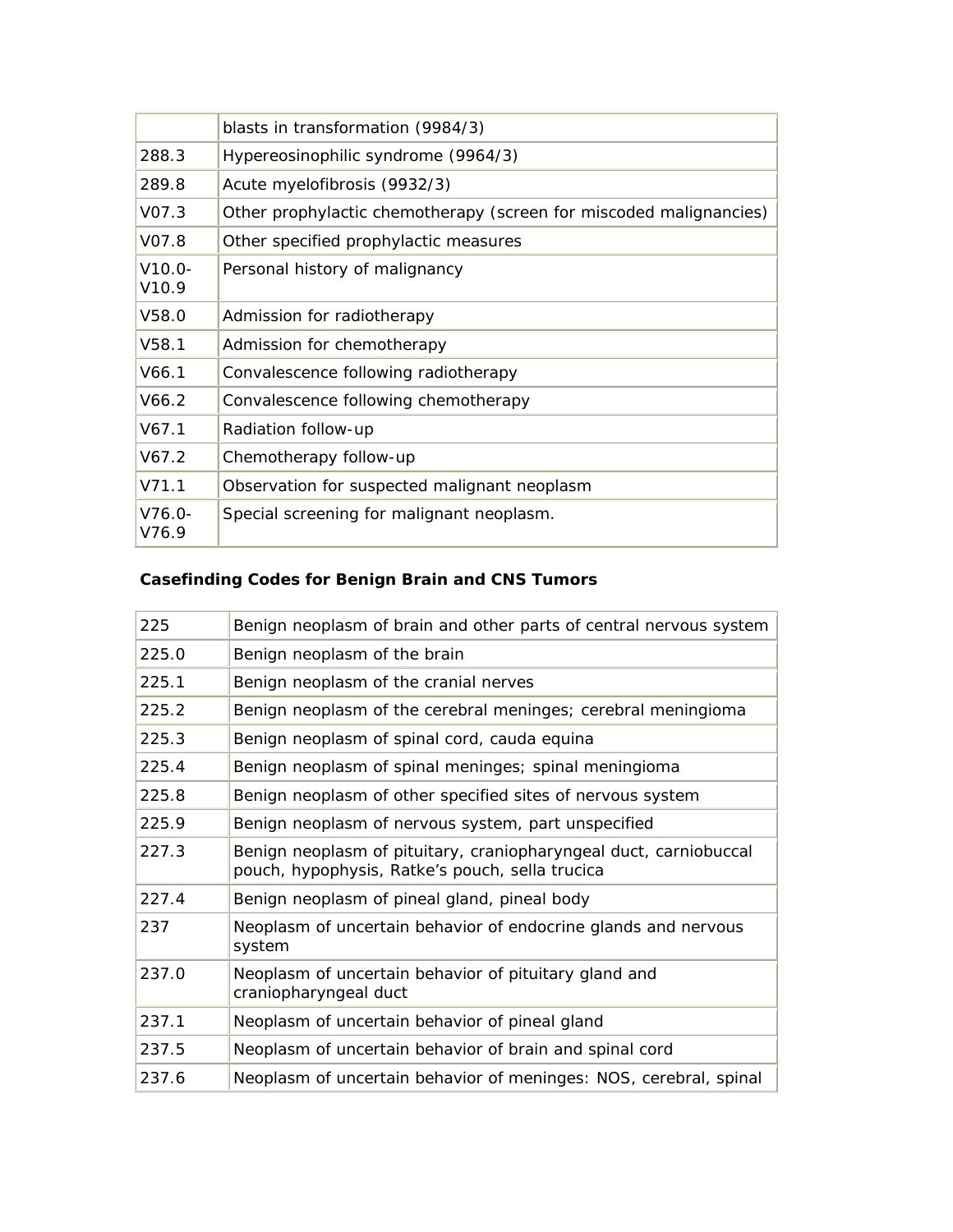| 237.7     | <b>Neurofibromatosis</b>                                                                           |
|-----------|----------------------------------------------------------------------------------------------------|
| 237.70    | Neurofibromatosis, Unspecified von Recklinghausen's Disease                                        |
| $237.71*$ | Neurofibromatosis, Type One von Recklinghausen's Disease                                           |
| 237.72    | Neurofibromatosis, Type Two von Recklinghausen's Disease                                           |
| 237.9     | Neoplasm of uncertain behavior of other and unspecified parts of<br>nervous system; cranial Nerves |

\*Code 237.71 may not be reportable, however, these diagnosis may indicate a reportable condition and should be reviewed.

#### **Module 4.5: Suspense File**

After identifying a probable case, evaluate whether the case is reportable or already reported.

A suspense file (tracking system) is kept which contains information on cases that may be reportable.

A suspense file is maintained so that the status of casefinding can be ascertained at any time.

#### **The suspense file can be maintained in at least two ways:**

- Enter the case into a computerized data base, which has a suspense file designed into it.
- Fill out a brief form of identifying information:
	- o Name
	- o Date of Birth
	- o Medical Record Number
	- o Date of Diagnosis
	- o Primary Site
	- o Location of Source documents
	- o File this form in month order by date of diagnosis

The suspense file should be reviewed periodically to ensure that cases are completed promptly; within six months after date of diagnosis.

# **Review for Module 4**

Casefinding is a system for locating every patient, either inpatient or outpatient, who is diagnosed and/or treated with a reportable diagnosis.

All healthcare facilities must perform case finding. Although these facilities may use different source documents, the procedures involved in their casefinding cycles are similar.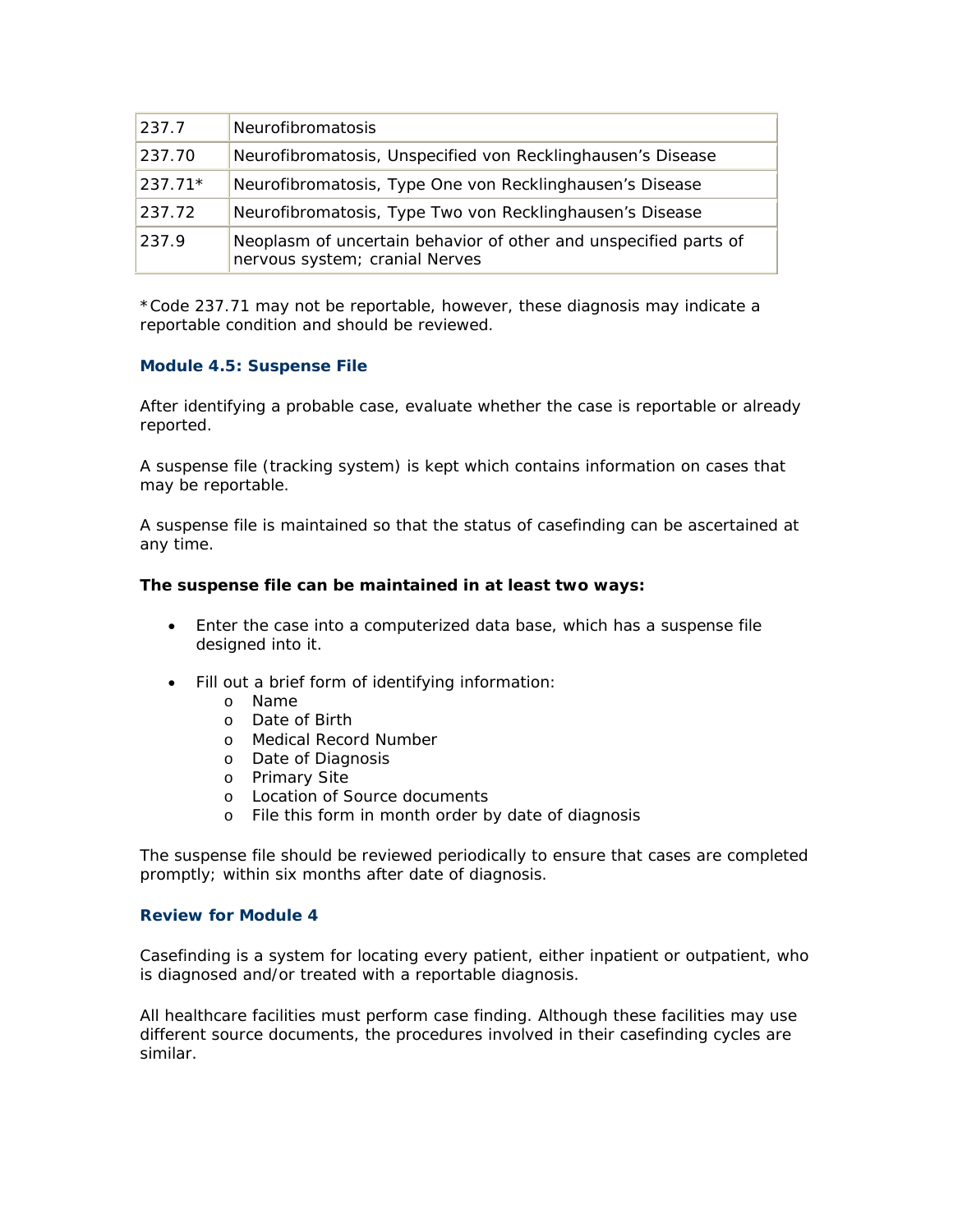In the casefinding process, a suspense file is kept so that the status of casefinding can be ascertained at any time.

There are two types of casefinding methods used by healthcare facilities: active and passive.

In active casefinding procedures, cancer registrars retrieve and screen the source documents (such as disease indices, pathology reports, and so on).

A benefit of active casefinding procedures is that this method is more thorough and accurate, because the registry personnel have extensive training in terminology that identifies reportable cases.

In case of passive casefinding the cancer registrar relies on other health care professionals to notify the registrar of potentially reportable cases.

A concern with passive casefinding is that non-cancer registry staff are not as familiar with reporting terminology and rules, so incomplete casefinding may occur.

A combination of active and passive casefinding is a commonly used system in registries.

There are many casefinding sources; Reliance on multiple sources is necessary to obtain a complete description of the patient's cancer experience.

Review of all inpatient and outpatient admissions and discharges facilitates quick casefinding process since these documents present clinical or pathological diagnosis of cancer.

One method of casefinding is the reviewing of all pathology and cytology reports which is essential to complete cancer reporting. The cancer registrar or designated personnel should review ALL these reports.

Other casefinding sources include cytology and autopsy reports, nuclear medicine documents, radiation oncology and medical oncology logs.

After identifying a potential case from a casefinding source, the registrar processes the case into a suspense file.

The suspense file contains information on cases that are potentially reportable.

The suspense file can be maintained in at least two ways:

- Enter the case into a computerized data base, which has a suspense file designed into it.
- Fill out a brief form of identifying information:
	- o Name
	- o Date of Birth
	- o Medical Record Number
	- o Date of Diagnosis